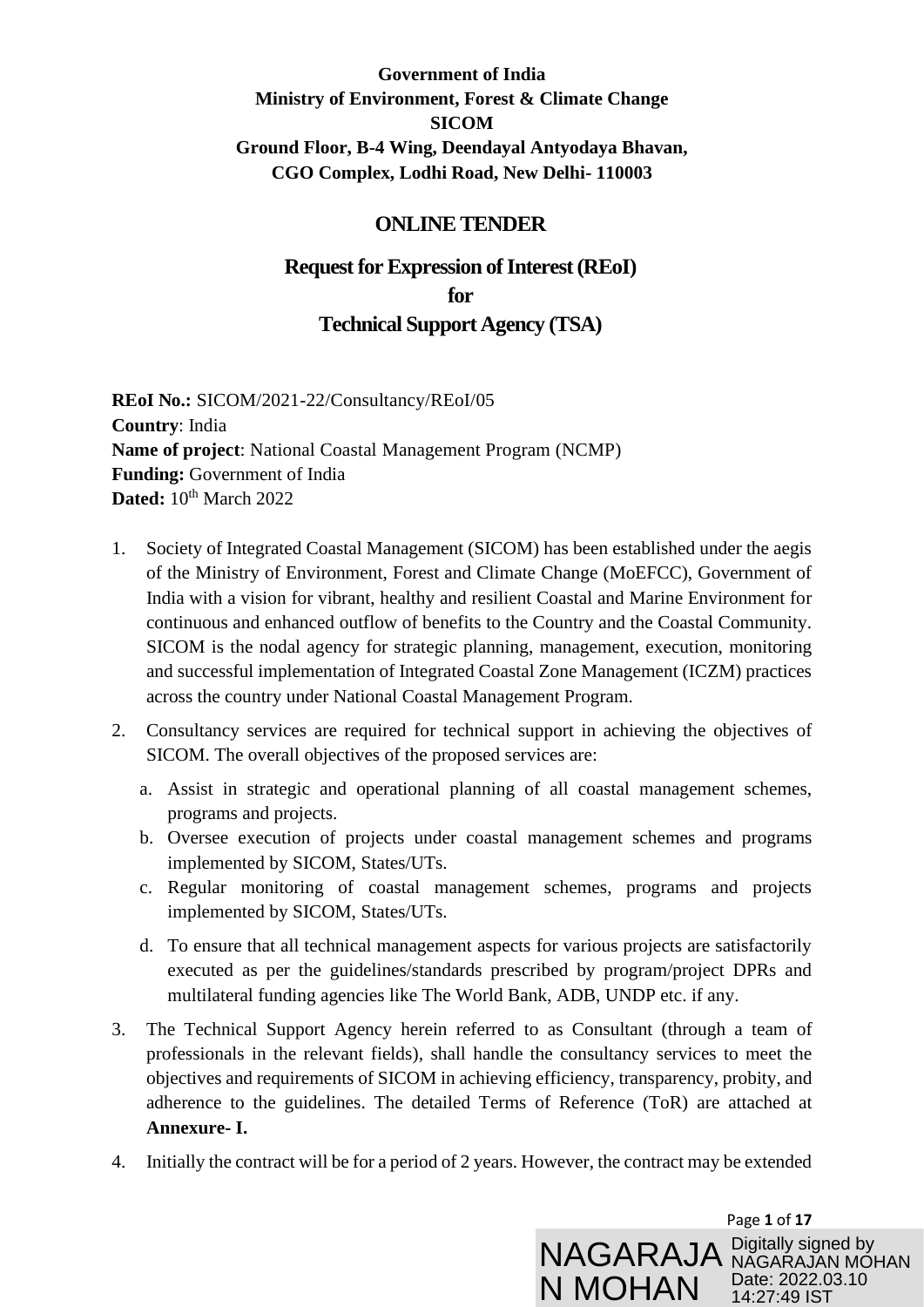for a further period based on the requirement and satisfactory performance of the entity.

- 5. SICOM intends to select a reputed/experienced consulting firms showing interest in providing such support services.
- 6. The Consultancy firm will be selected through Quality and Cost Based Selection (QCBS) method as set out in the General Financial Rules (GFR) 2017 and Manual for Procurement of Consultancy & Other Services 2017 of the Department of Expenditure, Ministry of Finance, Government of India.
- 7. Only Firms/Agencies fulfilling the following mandatory requirement(s) are eligible to submit their Expression of Interest (EoI):
	- a) The Consultancy firm should have an average turnover of minimum of INR 1.5 crore during the last three Financial Years i.e. 2018-19, 2019-2020 and 2020-21.
	- b) Consulting firm or its subsidiary or its parent company should not have been suspended/ debarred/ blacklisted by any Central / State Government / Public Sector Undertaking on the date of opening of EoI (Undertaking to this effect as per **Annexure-II** must be submitted compulsorily).
	- c) Consulting firm should not have any Conflict of Interest as per GFR (Declaration as per **Annexure-III** shall be submitted).
	- d) The Consultancy firm must be incorporated/ registered under the Indian Companies Act 1956/ 2013; or established under the Indian Partnership Act; LLP Act, 2008; or established under Society Registration Act,1860, State Owned Enterprises.
	- e) The Firm should have been in operation for the last 10 years.
	- f) The Consultancy firm should have an experience of at least Three completed assignment of providing Technical Assistance/Consultancy Services/providing Technical staff to Government agencies in the similar field during the last 5 years i.e., April 2016 to March 2021.

#### *Notes:*

- *Checklist in this regard is placed at Annexure- IV, which needs to be duly filed in and submitted.*
- *In case of any incomplete/non-compliance of any of the above laid criteria, the EoI submitted by the Consultant will be summarily rejected.*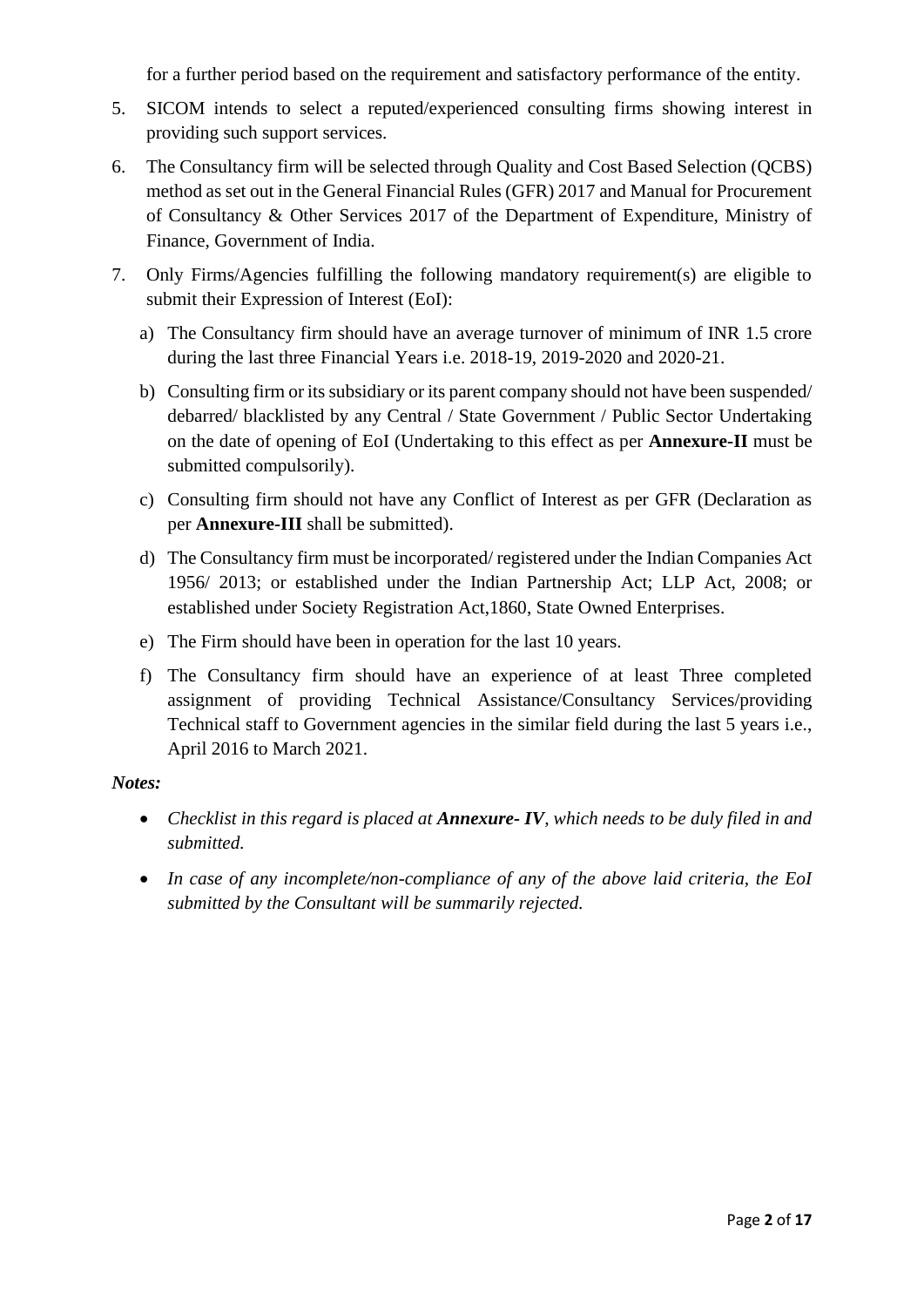#### 8. The evaluation criteria for the EoI shall be:

| S.<br>No.     | <b>Evaluation Criteria/sub-criteria</b>                                                                                                                                                                                                      | <b>Maximum</b><br>marks (out of |
|---------------|----------------------------------------------------------------------------------------------------------------------------------------------------------------------------------------------------------------------------------------------|---------------------------------|
|               |                                                                                                                                                                                                                                              | <b>100)</b>                     |
| a)            | <b>General Qualification</b>                                                                                                                                                                                                                 | 50 Marks                        |
|               | (i) Number of years of Active Existence of the firm (Maximum marks<br>$-10)$                                                                                                                                                                 |                                 |
|               | $\bullet$ 10-15 years 3 Marks                                                                                                                                                                                                                |                                 |
|               | $\bullet$ 15-20 years - 7 Marks                                                                                                                                                                                                              |                                 |
|               | • More than 20 years - 10 Marks                                                                                                                                                                                                              |                                 |
|               | (ii) Experience of providing Technical Assistance/Consultancy<br>Services/providing Technical staff to Government Agencies in the<br>similar field during the last 5 years <i>i.e.</i> , from April 2016 to March<br>2021 (Maximum Marks-40) |                                 |
|               | (8 Marks for each completed assignment will be awarded                                                                                                                                                                                       |                                 |
|               | maximum up to 40 Marks)                                                                                                                                                                                                                      |                                 |
| b)            | Qualification/Experience of 5 Key staff of the Organization                                                                                                                                                                                  | <b>40 Marks</b>                 |
|               | preferably in line with similar assignment(s)                                                                                                                                                                                                |                                 |
|               | (i) Qualification-10 marks                                                                                                                                                                                                                   |                                 |
|               | (ii) Relevant experience including their participation in similar projects-<br>30 marks                                                                                                                                                      |                                 |
| $\mathbf{c})$ | Financial strength of the Firm during the last three Financial Years                                                                                                                                                                         | 10 Marks                        |
|               | i.e. 2018-19, 2019-2020 & 2020-21                                                                                                                                                                                                            |                                 |
|               | (i) Average annual turnover between INR 1.5 Crores to 3 Crores 3<br>marks                                                                                                                                                                    |                                 |
|               | (ii) Average annual turnover between INR 3 to 6 Crores- 6 marks                                                                                                                                                                              |                                 |
|               | (iii) Above 6 Crores - 10 marks                                                                                                                                                                                                              |                                 |

*Notes:* 

- *Certificate of Incorporation of the firm, curriculum vitae of key experts and financial statements are not required at this stage.*
- *Similar Field means Coastal Management/Coastal Projects/Climate Change/Environmental related Projects.*
- 9. The EoI of only those Firm(s) that meet(s) the minimum criteria as stipulated at para 7 above will be accepted/evaluated. Evaluation will be strictly based on the substantive information/credentials/documentary evidence submitted by the Firm in support of the information as indicated at para 8 above. The Firm which secures a minimum of 70 marks out of 100 will be shortlisted. **Thereafter, a Request for Proposal (RfP) will be issued to a minimum of 3 (three) and a maximum of 8 (eight) top ranking/eligible firms based on the response to the REoI.**
- 10. The eligibility criteria of 'Experience of firm' and 'prior turnover' as given at Paras 7 a), 7 e), 8 a) (i) and 8 c) above are exempted for Micro and Small Enterprises (MSEs) and Startups, as defined in MSE Procurement Policy and Startups as defined by Department of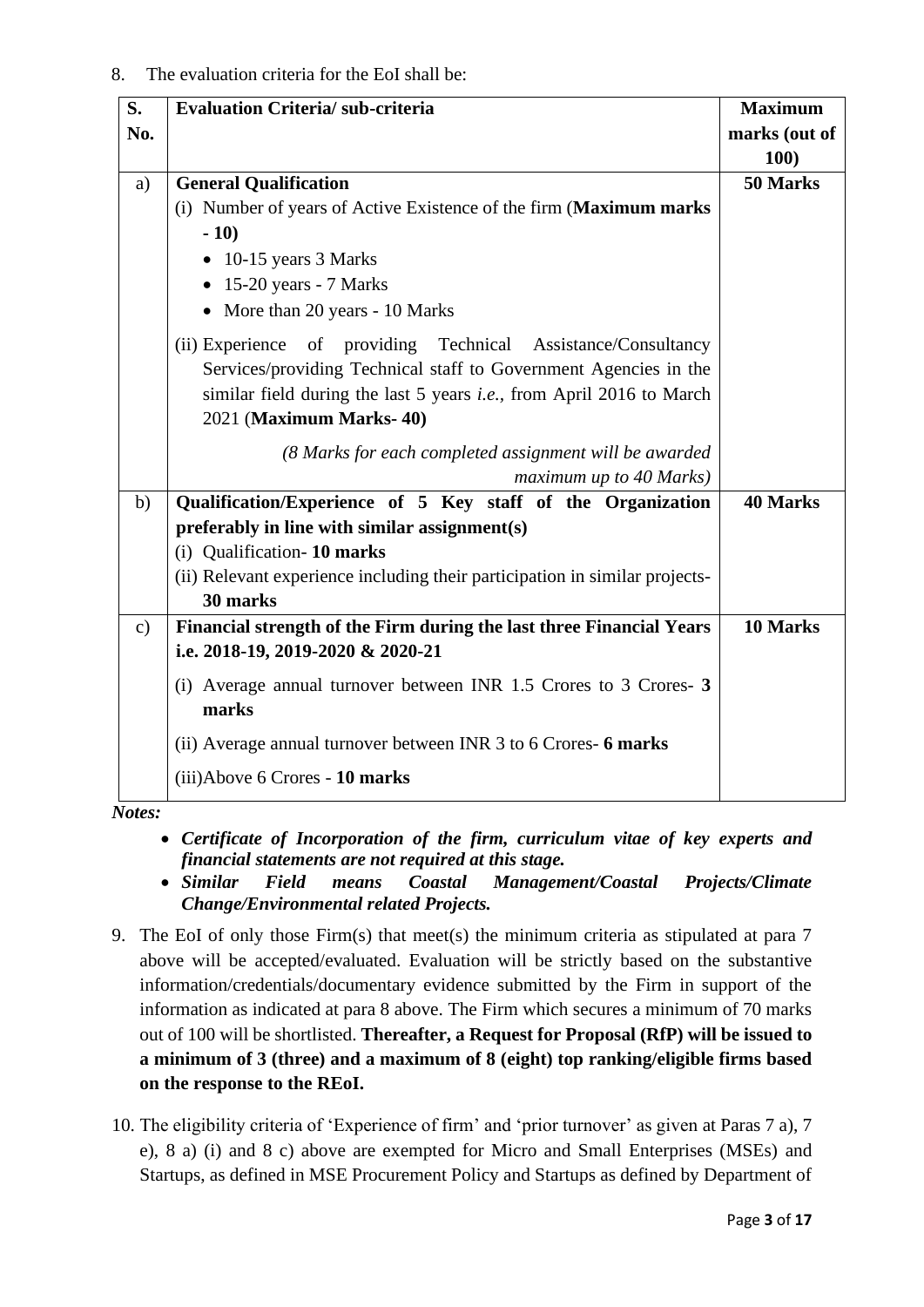Industrial Policy and Promotion. These firms will be given full marks for the mentioned parameters. In case of MSE/Startup, the Consultant shall submit the requisite documents along with the Undertaking as per **Annexure- V**.

- 11. Joint Ventures/ Consortiums firms are not eligible to participate in this tender.
- 12. The EoI should be duly signed & properly Indexed with heading & page numbering and supporting documents should be attached as per **Annexure- IV.** An authorized representative of the Consultant shall sign the original submission letters in the required format and shall initial all pages. The authorization shall be in the form of a written Power of Attorney as per **Annexure- VI**.
- 13. At this stage no technical and financial proposals are required. Based on the information submitted in response to this request for EoI, SICOM will shortlist the qualifying Firms and issue the Request for Proposal (RfP) document to the qualified firms.
- 14. REoI document may be downloaded from the web portal: **https://moefcc.euniwizarde.com or through SICOM's website: sicom.nic.in** prior to the deadline for submission of EoI online. **The EoI shall be submitted online only** on the e-Procurement Portal. After downloading the REoI document, the Bidder should go through them carefully and then upload the required documents. Only firms registered under **E-Procurement Portal https://moefcc.euniwizarde.com/**, can participate in the bid using a valid Digital Signature Certificate (DSC) and valid email address. The shortlisted firms shall be invited to submit detailed proposals online in the form of Request for Proposal (RfP) later.
- 15. Interested Firms must upload Expression of Interest online up to 1415 hours of 31st March 2022.

| Office name                                        | SICOM, Ministry of Environment, Forest & Climate Change |  |  |  |  |
|----------------------------------------------------|---------------------------------------------------------|--|--|--|--|
| <b>Office Address</b>                              | SICOM, Ground Floor, B4 Wing, Pt. Deendayal Antyodaya   |  |  |  |  |
| Bhawan, CGO Complex, Lodhi Road, New Delhi -110003 |                                                         |  |  |  |  |
| <b>Contact Number</b>                              | 011-24360934                                            |  |  |  |  |
| Email ID                                           | procurrent.sicom@gov.in                                 |  |  |  |  |
| Website                                            | www.sicom.nic.in                                        |  |  |  |  |

#### 16. **Address for communication:**

- 17. The EoIs will be opened ONLINE on 31<sup>st</sup> March 2022 at 1500 hrs.
- 18. The EoI received unsigned/ incomplete shall be summarily rejected.
- 19. SICOM reserves the right to accept or reject any or all proposal (s) without assigning any reasons thereof.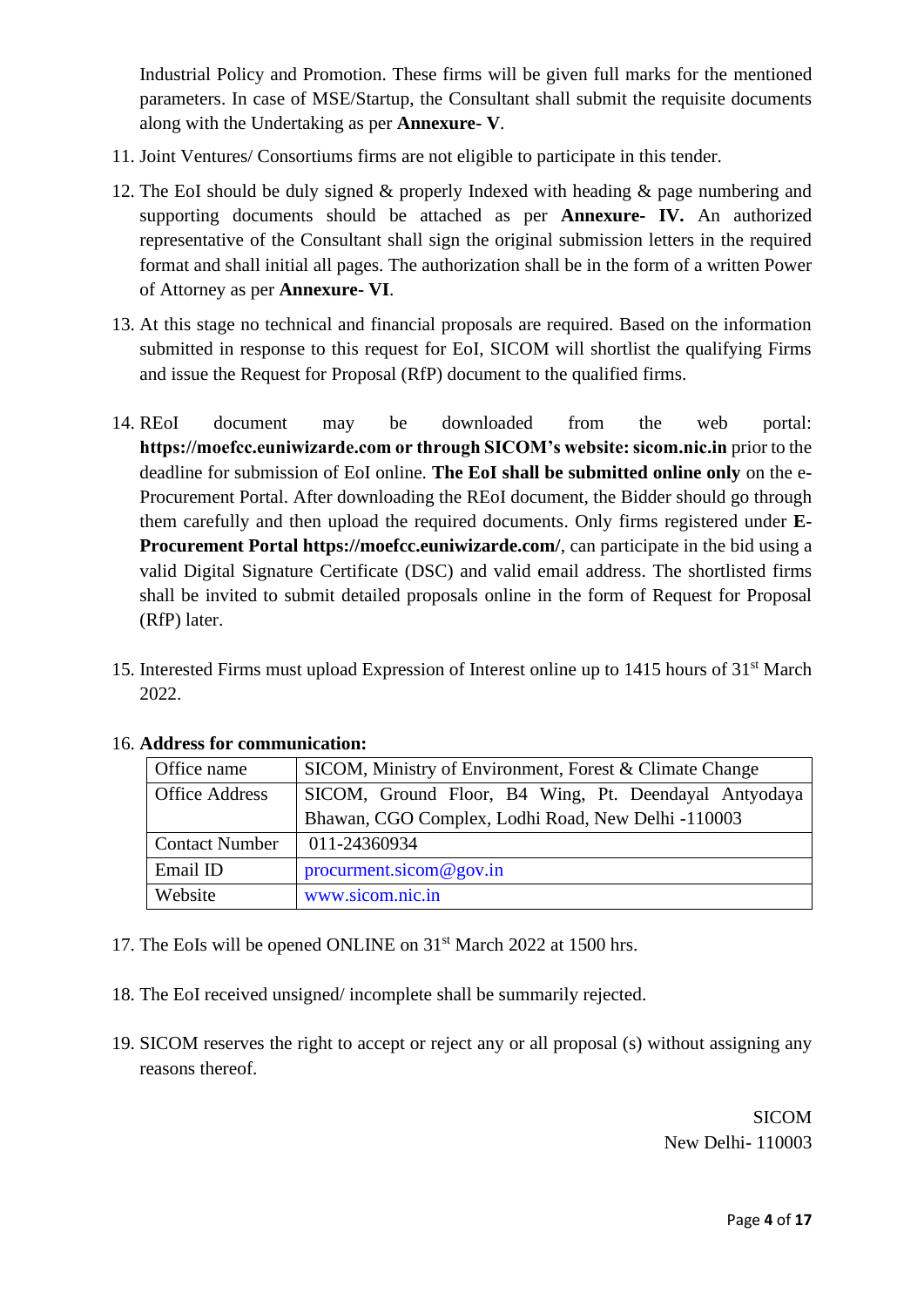#### **Annexure- I**

## **Terms of Reference For Technical Support Agency**

#### **Background**

1. Society of Integrated Coastal Management (SICOM) has been established under the aegis of the Ministry of Environment, Forest and Climate Change (MoEFCC), Government of India with a vision for vibrant, healthy and resilient Coastal and Marine Environment for continuous and enhanced outflow of benefits to the Country and the Coastal Community. SICOM is the nodal agency for strategic planning, management, execution, monitoring and successful implementation of Integrated Coastal Zone Management (ICZM) practices across the country under National Coastal Management Program.

#### **Objective of the Assignment**

- 2. The Consulting services are required to support in technical management functions of SICOM. The overall objectives of the proposed services are:
	- a) Technical assistance and support to the SICOM in the form of a centralized cell to:
		- Assist in strategic and operational planning of all coastal management schemes, programs and projects.
		- Oversee execution of projects under coastal management schemes and programs implemented by SICOM, States/UTs.
		- Regular monitoring of coastal management schemes, programs and projects implemented by SICOM, States/UTs.
	- b) To ensure that all technical management aspects for various projects are satisfactorily executed as per the guidelines/standards prescribed by program/project DPRs and multilateral funding agencies like The World Bank, ADB, UNDP etc. if any.

#### **Scope of Consulting Services**

- 3. The agency would be responsible for providing technical and managerial assistance to SICOM. The details of the services to be provided by the agency are as follows:
	- a) **Project Design & Planning Activities**
		- Provide support to SICOM in preparation of the project proposals for funding, terms of reference (ToR) for hiring consultants for various activities.
		- Assist SICOM in strategic & operational planning of all coastal management schemes, programs and projects.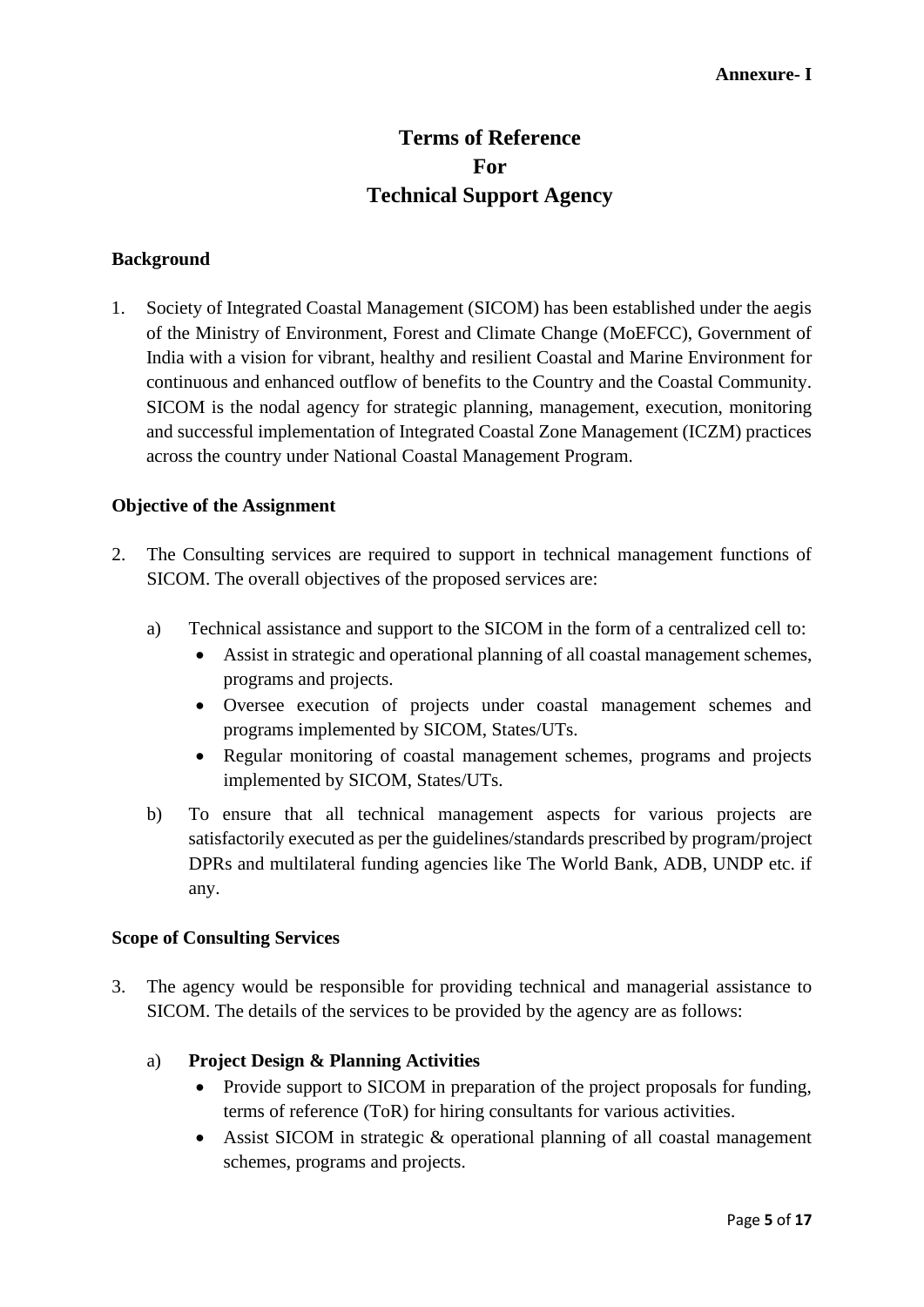• Assist SICOM in preparing activity implementation plans and other readiness requirements for project implementation.

#### b) **Review and Technical Backstopping Activities**

- Oversee execution of coastal management schemes, programs and projects implemented directly by SICOM, States/UTs.
- Review of project appraisal reports/project proposals, other related studies and formulation of reports for appraisal of the Ministry and project approving entity.
- Review the reports and feedback provided by the state level organizations during project execution and consult state government officials and other implementing partners to seek views and feedback as well as facilitate decision making by SICOM.
- Review reports submitted by consultants and to provide inputs for improvements.

#### c) **Monitoring Activities**

- Provide support to develop and implement a robust monitoring system and follow up mechanisms to ensure that all the activities are carried out as planned by SICOM and states.
- Provide support to monitor project execution on monthly basis and update the project management plan whenever it becomes necessary to do so.
- Visit project sites to seek feedback from project beneficiaries, assess the impact of interventions undertaken under the project and liaise with all relevant teams within the organizations with a view to prepare quarterly and annual project reports (or other periods as may be required).
- Provide qualitative and quantitative assessment of:
	- Adherence to timelines
	- Financial progress including chronology of funds release and utilization status.
	- Physical progress including assets created (structural and human capacity).
	- Assess the extent the project has helped build resilience and adaptive capacity of communities and ecosystems at the project sites.
- Provide an assessment of how the project outputs/outcomes have contributed to overall objectives of SICOM *e.g.,* conserving coastal ecosystem, pollution abatement, improving livelihoods, etc.
- Identify the gaps in achievement of outcomes and reasons thereof.

#### d) **Environmental and Social Safeguards Activities**

- Enable execution of Environment and Social Impact Assessment, as and when required.
- Assist SICOM in implementing and monitoring Environmental and Social Management Framework (EMSF) and ensuring the inclusion of EMSF in related documents.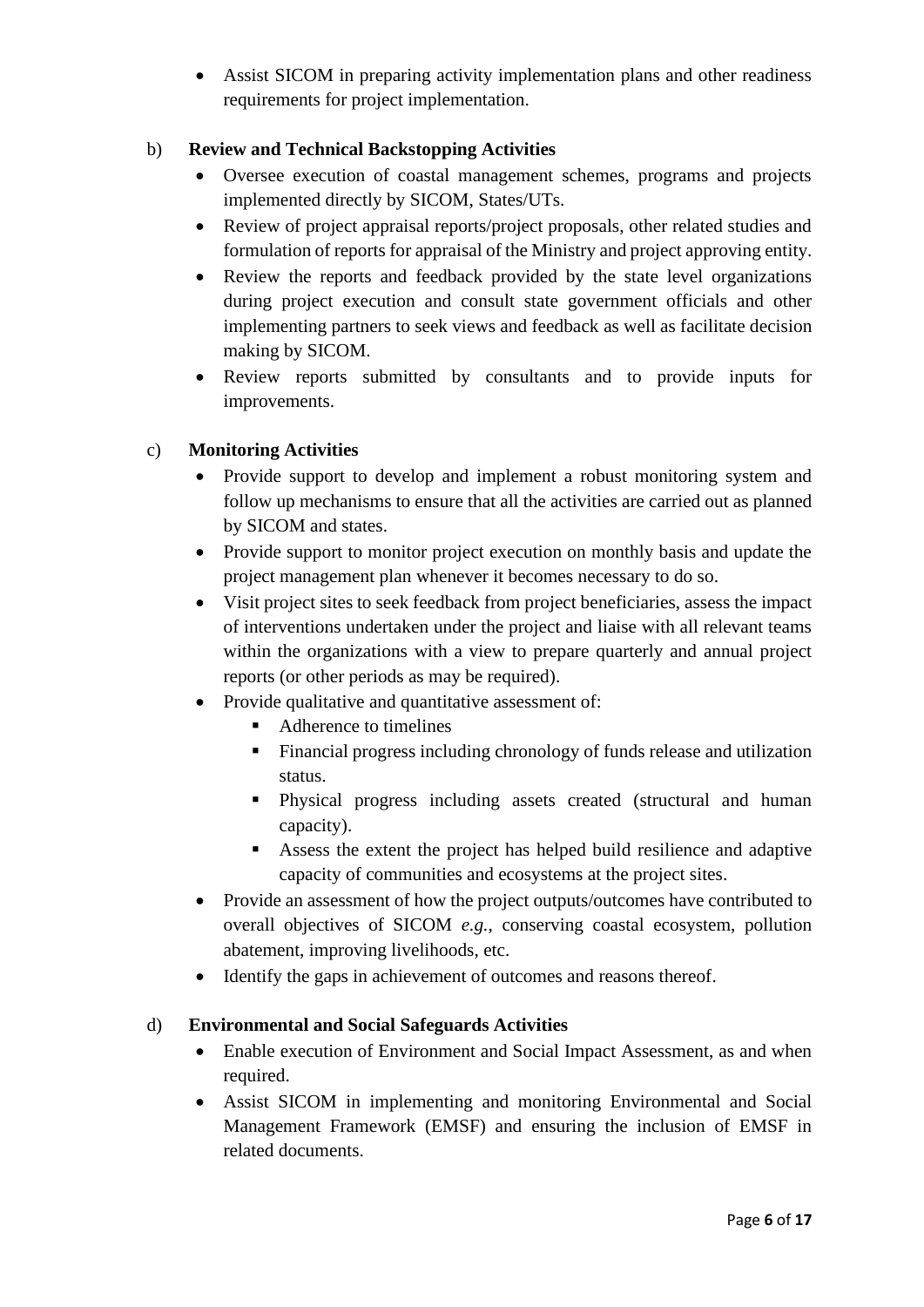#### e) **Training, Communication and Management Activities**

- Coordinate training and capacity building of technical staff of the organizations and other identified stakeholders to ensure long-term sustainability of the implementation procedures, with a view of strengthening staff capacities and skills, filling skills gap and also support institutional strengthening.
- Participate in reviews of the partner/ implementation organizations.
- Assist in organizing workshops/ dissemination events /trainings/ preparation for participation in national & international events/ draft MoUs for cooperation arrangements for internal as well as external stakeholders.

#### **Period of Assignment**

4. The assignment will start within one month from the date of signing of the contract. The initial period of this assignment will be for 2 years. After 2 years, the engagement may be extended based on satisfactory performance of services rendered, requirement and on mutual consent before the expiry of the contract period.

#### **Skills Required**

5. The agency is expected to employ the following key personnel for the execution of the services:

| <b>S.</b><br>No. | <b>Key</b><br>professionals           | <b>Qualification and Experience required</b>                                                                                                                                                                                                                                                                             | <b>Number</b><br>of<br>persons | Person-<br>months |
|------------------|---------------------------------------|--------------------------------------------------------------------------------------------------------------------------------------------------------------------------------------------------------------------------------------------------------------------------------------------------------------------------|--------------------------------|-------------------|
| $\mathbf{i}$     | Knowledge<br>Management<br>Specialist | Master's or higher degree in coastal or marine<br>sciences or in related fields with minimum 10<br>years of experience including on creating or<br>managing extensive and integrated knowledge<br>base of marine and coastal resources                                                                                   | $\mathbf{1}$                   | Full<br>Time      |
| $\rm ii)$        | Communication<br>Expert               | degree<br>in<br>journalism/<br><b>Mass</b><br>Master's<br>communication or a<br>related field<br>with<br>10<br>of experience<br>minimum<br>years<br>in<br>communication field related to development<br>implementation of communication<br>and<br>strategy, awareness campaign, IEC plan,<br>stakeholder engagement etc. | $\mathbf{1}$                   | Full<br>Time      |
| iii)             | Social<br>cum<br>Livelihood<br>Expert | Master's degree in Social Science stream with<br>minimum 10 years of experience as Social /<br>Livelihood specialist for development projects                                                                                                                                                                            | 1                              | Full<br>Time      |
| iv)              | Administration<br>Consultant          | Graduate from a recognized university with a<br>minimum of total 20 years of experience in<br>Government of India/Autonomous Bodies/<br>PSUs/ Government Societies and held post of<br>not below the rank of Under Secretary level and                                                                                   | $\mathbf{1}$                   | Full<br>Time      |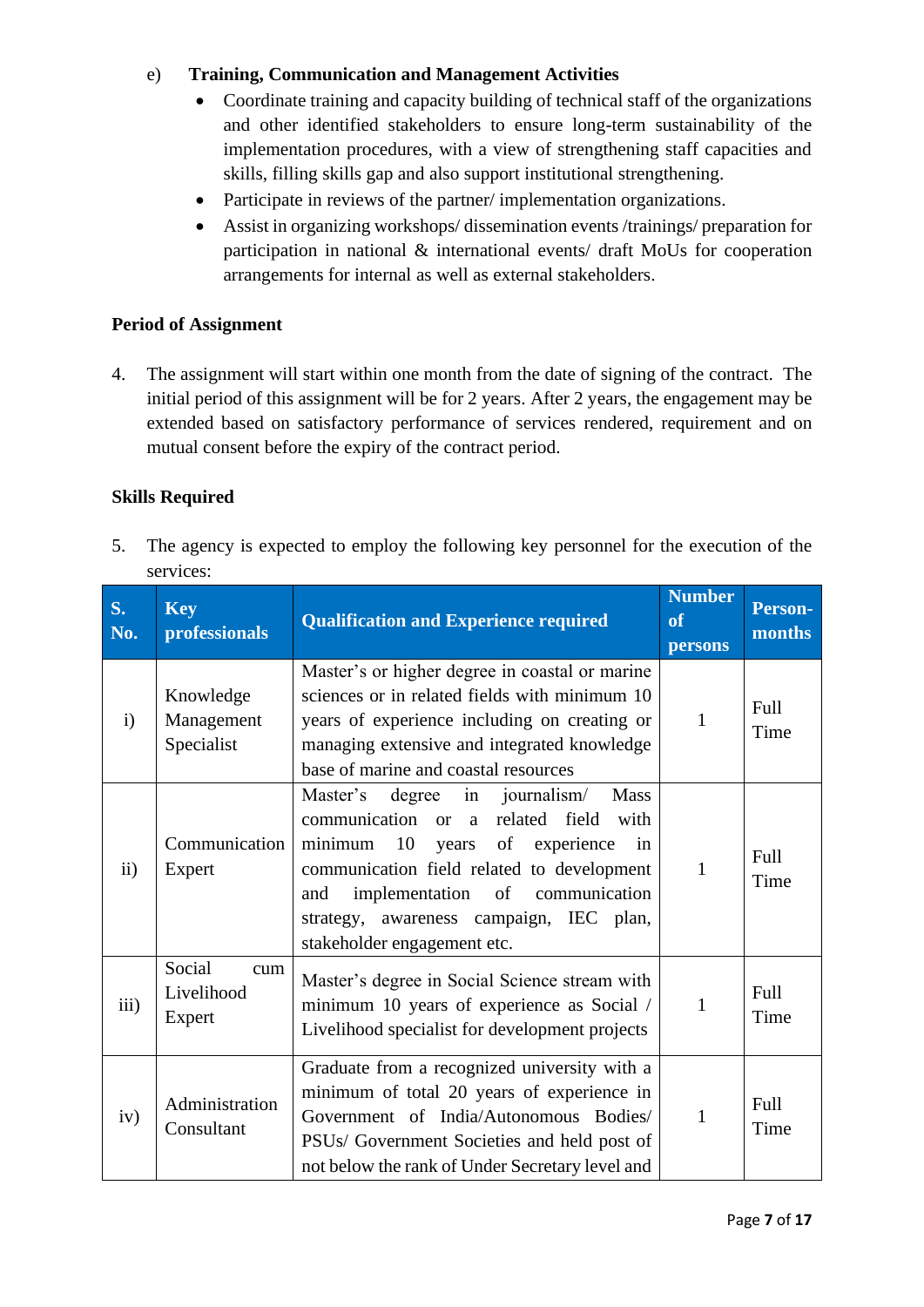| S.<br>No. | <b>Key</b><br>professionals                                | <b>Qualification and Experience required</b>                                                                                                                                                                                                                      | <b>Number</b><br><b>of</b><br><b>persons</b> | <b>Person-</b><br>months |
|-----------|------------------------------------------------------------|-------------------------------------------------------------------------------------------------------------------------------------------------------------------------------------------------------------------------------------------------------------------|----------------------------------------------|--------------------------|
|           |                                                            | well-versed<br>with<br>FR/GFR/RR/General<br>Administration Good interpersonal skills with<br>knowledge of MS Word, Excel etc.                                                                                                                                     |                                              |                          |
| V)        | Geographic<br>Information<br>(GIS)<br>System<br>Specialist | Master's degree in Geographic Information<br>Science or related fields with 10 years of<br>experience in application of GIS, having<br>experience in producing GIS based maps and<br>analysis used for planning purposes at national<br>or local authority levels |                                              | Full<br>Time             |
| vi)       | Junior<br>Consultants                                      | in<br>Marine/<br>Master's<br>degree<br>Environment/life/fisheries<br>Sciences<br>with<br>minimum of 2 years of relevant experience                                                                                                                                | $\overline{2}$                               | Full<br>time             |

*Notes:* 

- *Please note that the requirement of experts may increase or decrease depending upon the situation and or need. The experts will be deployed in a phased manner.*
- *The Staff deployed may be required to perform additional assignments based on the requirement/situation from time to time.*

#### **Place of Performance of Assignment**

6. The place of assignment will be at Delhi. However, staff of the firm/agency may be required to travel to the project area(s) as and when required and or instructed by SICOM.

#### **Facilities to be provided by SICOM**

- 7. The following facilities will be provided:
	- a) SICOM will provide well equipped work stations/Equipment/office stationery to the deputed staff of the Consultancy firm.
	- b) For outstation travel, the Consultant will be reimbursed for Economy Class Air ticket, Hotel Stay excluding food @Rs.5,000/- (excluding taxes) or at actuals whichever is less, per day and Daily Allowance of Rs.1,000/- per day by SICOM.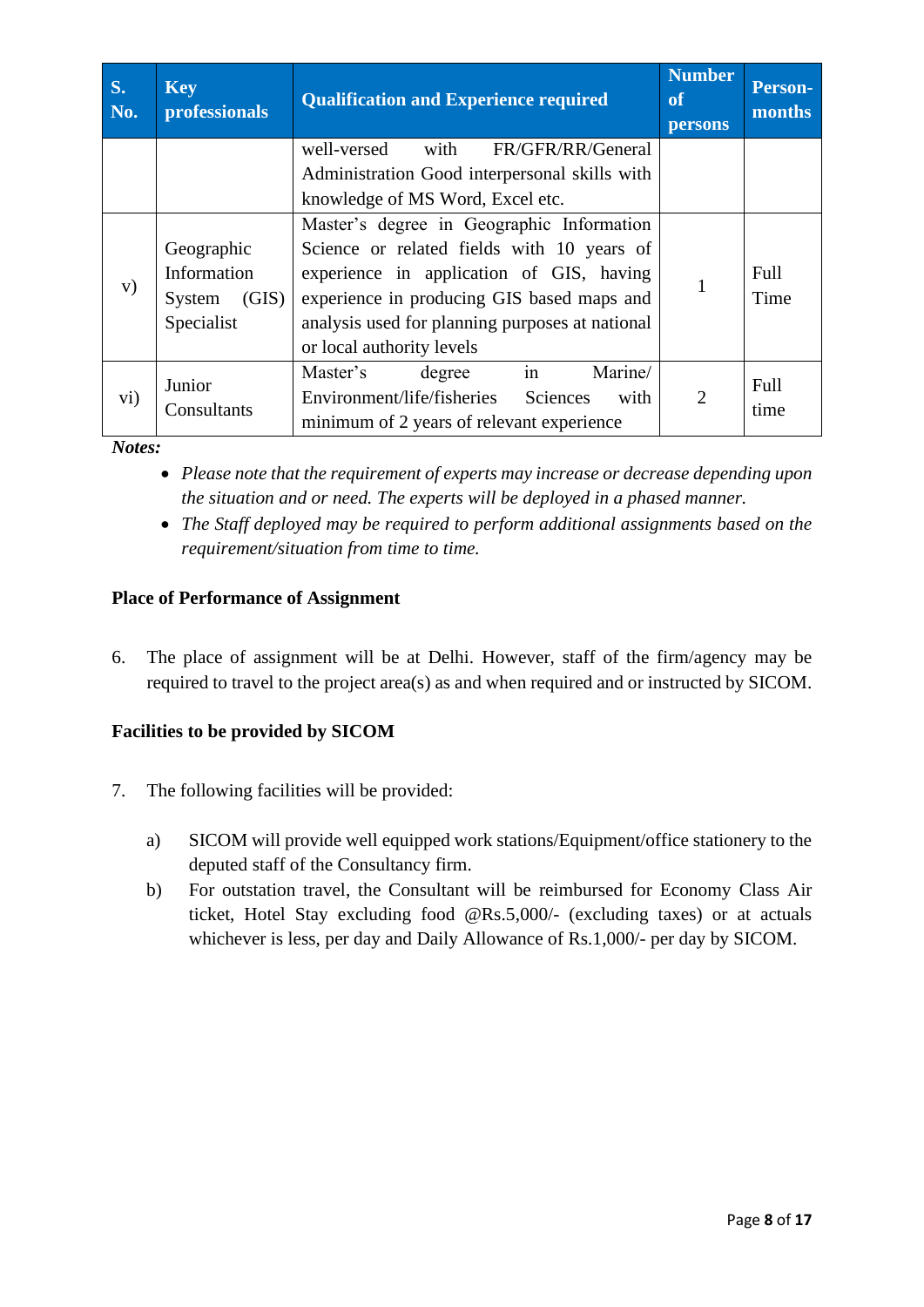## **Undertaking**

(On Company/Firm's Letter head)

I \_\_\_\_\_\_\_\_\_\_\_\_\_ son/daughter of \_\_\_\_\_\_\_\_\_\_\_\_\_\_\_\_ resident of \_\_\_\_\_\_\_\_\_\_\_\_\_\_\_\_\_\_\_ solemnly declare that I am an authorized signatory of M/s \_\_\_\_\_\_\_\_\_\_\_\_\_\_\_\_\_\_\_\_\_\_ *(insert name of the company with full address)* and I hereby affirm that we, our subsidiary/ our parent company, have not been suspended/ debarred/ blacklisted by any Ministry/Department/Organization/PSUs on the date of opening of EoI.

Name:

Signature: \_\_\_\_\_\_\_\_\_\_\_\_\_\_

Mobile Number: \_\_\_\_\_\_\_\_\_\_\_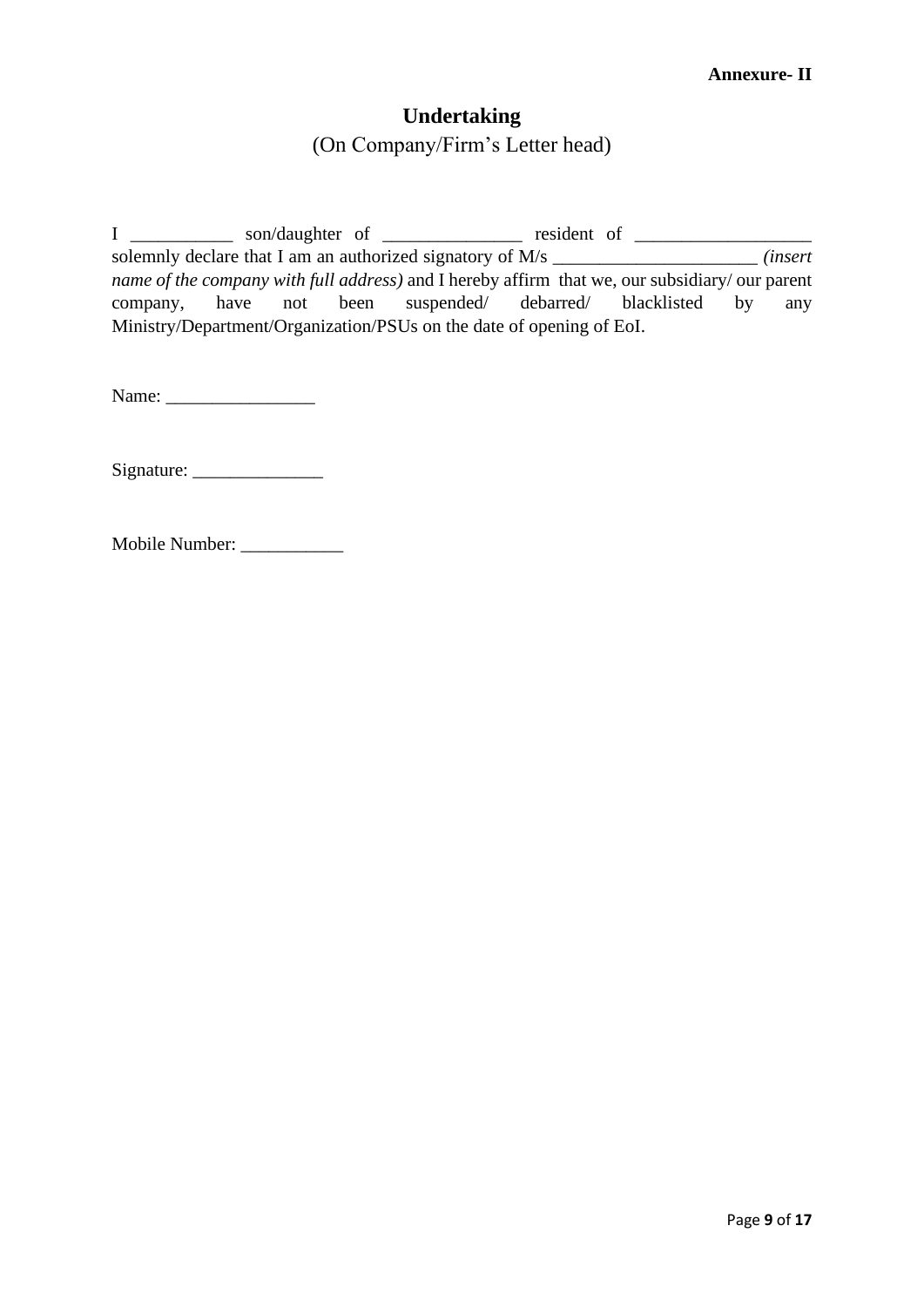## **Conflict of Interest Declaration** (On Letter Head)

#### **Ref. No.:** [*insert title and ref. number]*

#### **To:** [*insert: name and address of Client]*

We, the undersigned, declare that as per the given terms and conditions in the tender document, there shall be no Conflict of Interest.

A bidder in this Tender process shall be considered to have a conflict of interest if the bidder:

- directly or indirectly control, are controlled by or are under common control with another Bidder; or
- receive or have received any direct or indirect subsidy/ financial stake from another bidder; or
- have the same legal representative/ agent as another bidder for purposes of this bid. A Principal can authorize only one agent, and an agent also should not represent or quote on behalf of more than one Principals. However, this shall not debar more than one Authorized distributor from quoting equipment manufactured by an Original Equipment Manufacturer (OEM), in procurements under Proprietary Article Certificate; or
- have a relationship with another bidder, directly or through common third parties, that put it in a position to have access to information about or influence the bid of another Bidder or influence the decisions of the Procuring Entity regarding this Tender process; or
- participate in more than one bid in this tender process. Participation in any capacity by a Bidder (including the participation of a Bidder as sub-contractor in another bid or vice-versa) in more than one bid shall result in the disqualification of all bids in which he is a party. However, this does not limit the participation of a non-bidder firm as a sub-contractor in more than one bid; or
- would provide goods, works, or non-consulting services resulting from or directly related to consulting services (or were provided by any affiliate that directly or indirectly controls, is controlled by, or is under common control with that firm), for the procurement planning (inter-alia preparation of feasibility/ cost estimates/ Detailed Project Report (DPR), design/ technical specifications, terms of reference (ToR)/ Activity Schedule/ schedule of requirements or the Tender Document etc.) of this Tender process; or
- have a close business or family relationship with a staff of the Procuring Organization who: (i) are directly or indirectly involved in the preparation of the Tender document or specifications of the Tender Process, and/or the evaluation of bids; or (ii) would be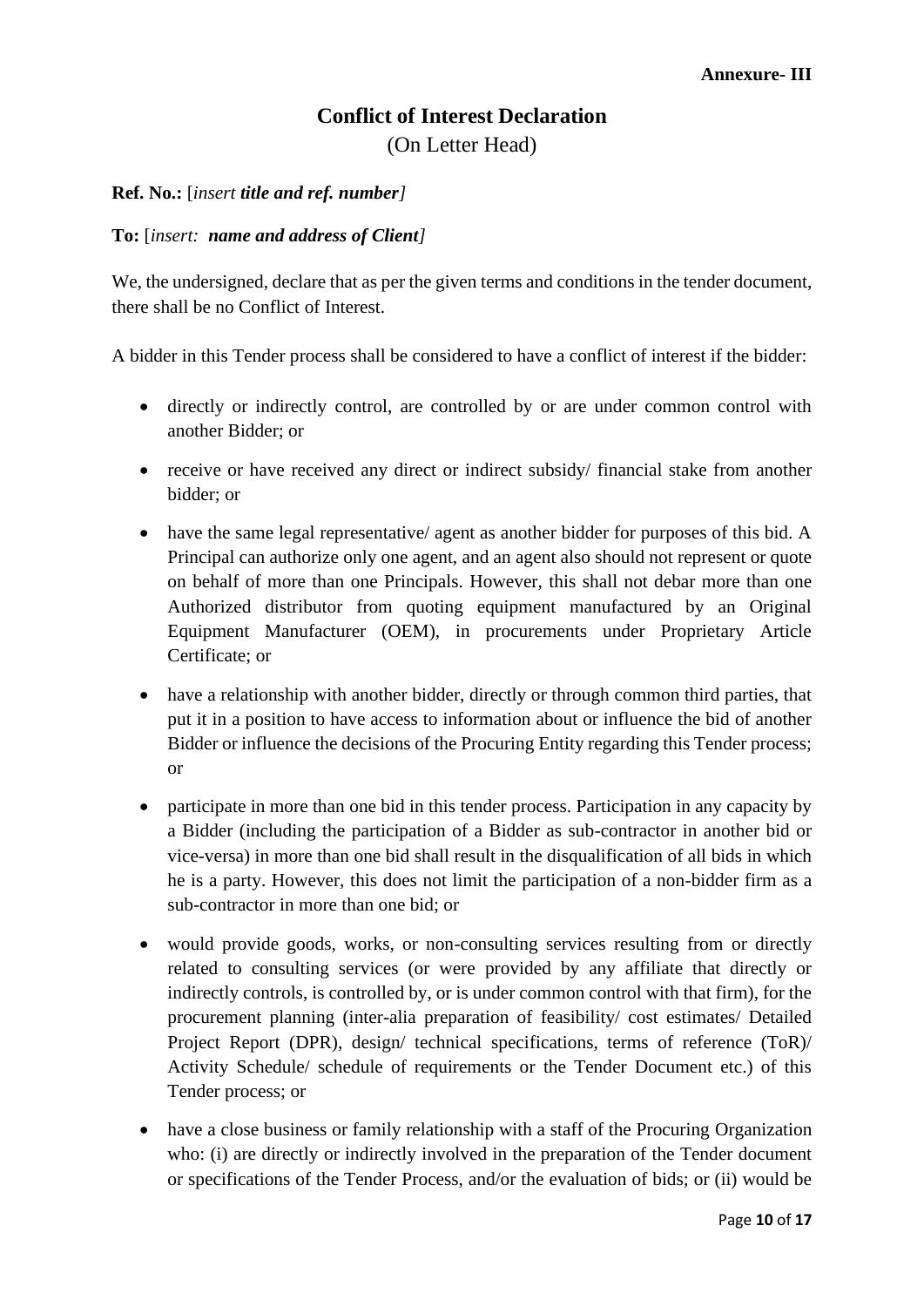involved in the implementation or supervision of resulting Contract unless the conflict stemming from such relationship has been resolved in a manner acceptable to the Procuring Entity throughout the Tender process and execution of the Contract.

I/we have read and understood the above conditions and declare that there is no Conflict of Interest with regards to this assignment.

In case of any Conflict of Interest found during the tendering process or during contract period/implementation, we and in the case of a Joint Venture all partners to it, will automatically be suspended/ debarred/ blacklisted from being eligible for participating in bidding and further legal action as deemed fit may be initiated in this regard. The decision taken by Client will be final.

**Signed:** *[insert signature of person whose name and capacity are shown below]* **Name:** [*insert: name of person signing the Conflict of Interest Declaration],* in the capacity of *[insert: legal capacity of person signing the Conflict of Interest Declaration]* Duly authorized to sign the bid for and on behalf of: *[insert name of Bidder]* **Dated** on \_\_\_\_\_\_\_\_\_\_\_\_\_ day of \_\_\_\_\_\_\_\_\_\_\_\_\_\_\_\_\_\_, 2022 *[add Corporate Seal (where appropriate)]*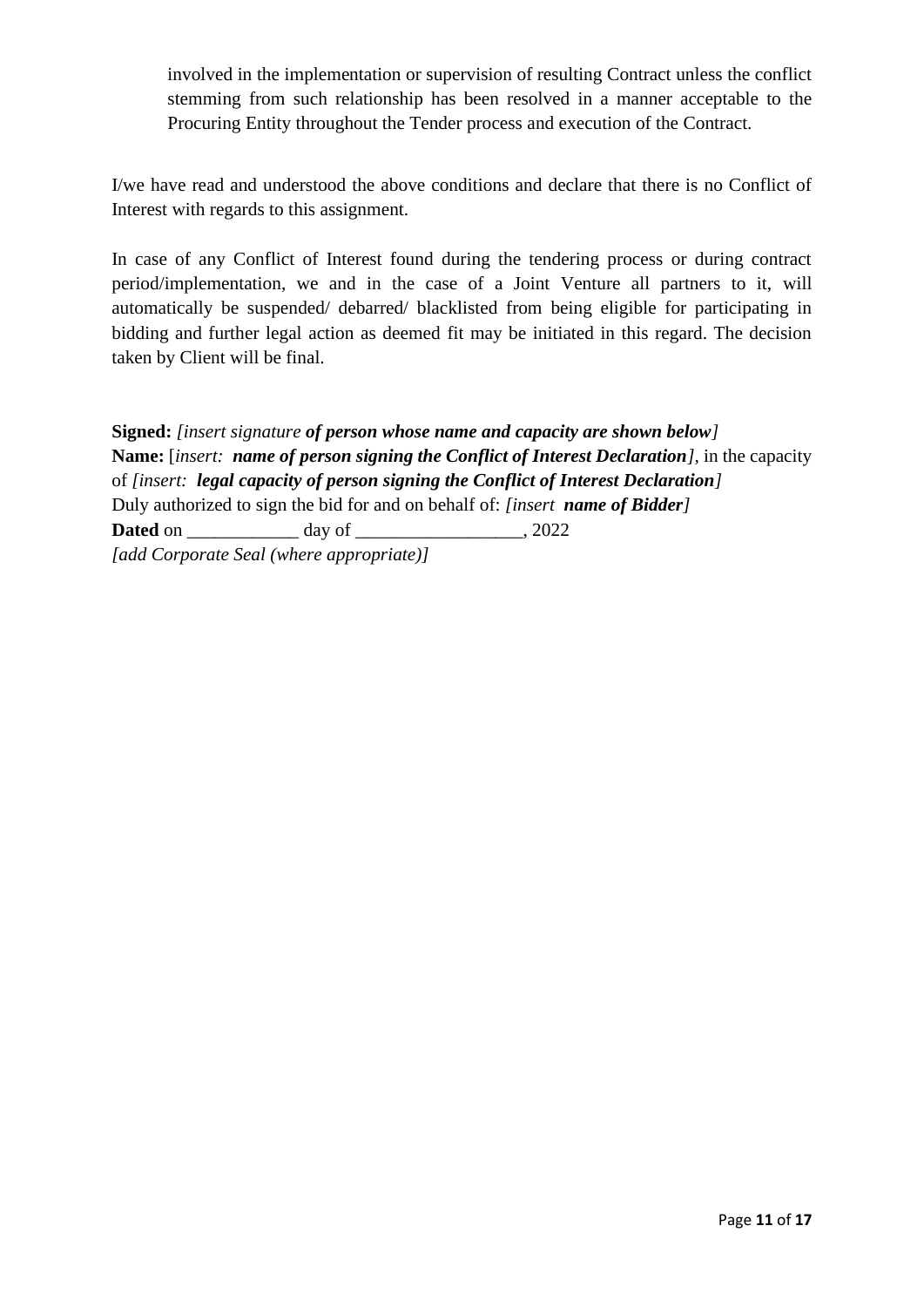| S.             | <b>Eligibility Criteria</b>                                                                                                          | <b>Supporting Documents</b>                                                                   | Page |
|----------------|--------------------------------------------------------------------------------------------------------------------------------------|-----------------------------------------------------------------------------------------------|------|
| No.            |                                                                                                                                      |                                                                                               | Nos. |
| $\mathbf{1}$   | Consultancy firm/entity<br>The<br>be<br>must<br>incorporated/ registered under the Indian<br>Companies Act 1956/2013; or established | Self- Declaration on letter<br>head<br>shall<br>be<br>submitted<br>including name of the firm |      |
|                | under the Indian Partnership Act; LLP Act,                                                                                           | and details of partners etc.                                                                  |      |
|                | established<br>under<br>2008;<br>Society<br><sub>or</sub>                                                                            | along<br>with<br>copy<br>of                                                                   |      |
|                | Registration Act 1860,<br><b>State</b><br>Owned<br>Enterprises                                                                       | <b>Registration Certificate</b>                                                               |      |
| $\overline{2}$ | Average annual turnover of the Entity during<br>the last 3 financial years i.e. 2018-19, 2019-<br>2020 & 2020-21                     | Self- declaration on letter<br>head shall be submitted.                                       |      |
|                |                                                                                                                                      | In case of MSE/ startups, a                                                                   |      |
|                |                                                                                                                                      | copy of valid registration                                                                    |      |
|                |                                                                                                                                      | certificate/Udyog Aadhaar                                                                     |      |
|                |                                                                                                                                      | Memorandum<br>and<br>other                                                                    |      |
|                |                                                                                                                                      | mandatory documents as per<br>GFR 2017 shall be enclosed,                                     |      |
|                |                                                                                                                                      | failing which their tender will                                                               |      |
|                |                                                                                                                                      | liable<br>be<br>to<br>be                                                                      |      |
|                |                                                                                                                                      | ignored/rejected.<br>Also                                                                     |      |
|                |                                                                                                                                      | Undertaking<br><b>as</b><br>per                                                               |      |
|                |                                                                                                                                      | <b>Annexure-</b> V<br>shall<br>be<br>submitted                                                |      |
| 3              | Experience of the Entity                                                                                                             | A self- declaration on letter                                                                 |      |
|                |                                                                                                                                      | head to be submitted                                                                          |      |
|                |                                                                                                                                      | In case of MSE / startups, a                                                                  |      |
|                |                                                                                                                                      | copy of valid registration                                                                    |      |
|                |                                                                                                                                      | certificate/Udyog<br>Aadhaar                                                                  |      |
|                |                                                                                                                                      | Memorandum<br>and<br>other                                                                    |      |
|                |                                                                                                                                      | mandatory documents as per                                                                    |      |
|                |                                                                                                                                      | GFR 2017 shall be enclosed,                                                                   |      |
|                |                                                                                                                                      | failing which their tender will                                                               |      |
|                |                                                                                                                                      | liable<br>be<br>be<br>to<br>ignored/rejected.<br>Also                                         |      |
|                |                                                                                                                                      | Undertaking<br>as<br>per                                                                      |      |
|                |                                                                                                                                      | <b>Annexure-V</b><br>shall<br>be                                                              |      |
|                |                                                                                                                                      | submitted                                                                                     |      |
| 4              | The Entity including its subsidiaries and                                                                                            | Undertaking in firm's letter                                                                  |      |
|                | Parent firm should not have been suspended/                                                                                          | head as per Annexure- II                                                                      |      |

## **Check List- Supporting Documents**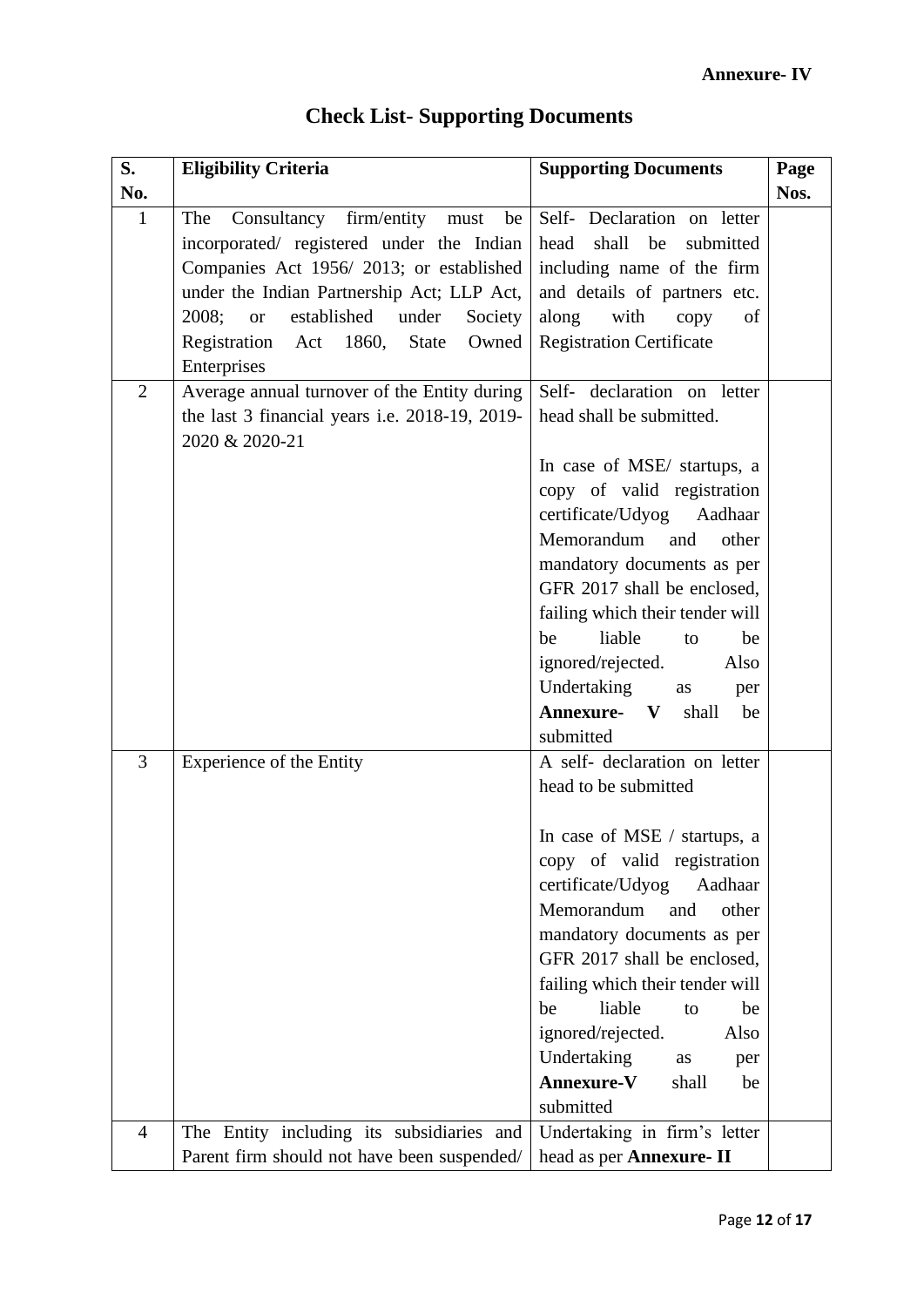|        | debarred/<br>blacklisted<br>by<br>any                         |                                      |  |
|--------|---------------------------------------------------------------|--------------------------------------|--|
|        | Ministry/Department/Organization/PSUs<br><sub>on</sub>        |                                      |  |
|        | the last date of submission of EoI                            |                                      |  |
| 5      | The Entity should not have any conflict of                    | Declaration in firm's letter         |  |
|        | interest as per GFR 2017                                      | head as per <b>Annexure</b> - III    |  |
| 6      | In case of MSE or Start up as defined by                      | Copy of Udyog Aadhar                 |  |
|        | DIPP, Certificate should be enclosed                          | Memorandum, if the firm is           |  |
|        |                                                               | MSE and wishes to take               |  |
|        |                                                               | benefits as per MSE Order            |  |
|        |                                                               | and Undertaking as<br>per            |  |
|        |                                                               |                                      |  |
|        |                                                               | <b>Annexure-V</b>                    |  |
| $\tau$ | Power of Attorney                                             | As per <b>Annexure</b> - VI          |  |
| 8      | Experience of assignment of providing                         | Copy of Work orders and              |  |
|        | Technical<br>Assistance/Consultancy                           | <b>Completion Certificates shall</b> |  |
|        | Services/providing Technical staff<br>to                      | be submitted and details as          |  |
|        | Government agencies in the similar field                      | per Annexure- VII                    |  |
|        | during the last 5 years i.e., April 2016 to                   |                                      |  |
|        | March 2021                                                    |                                      |  |
| 9      | Qualification/Experience of 5 Key staff of the                | Details as per <b>Annexure-</b>      |  |
|        | Organization preferably in line with similar<br>assignment(s) | <b>VIII</b>                          |  |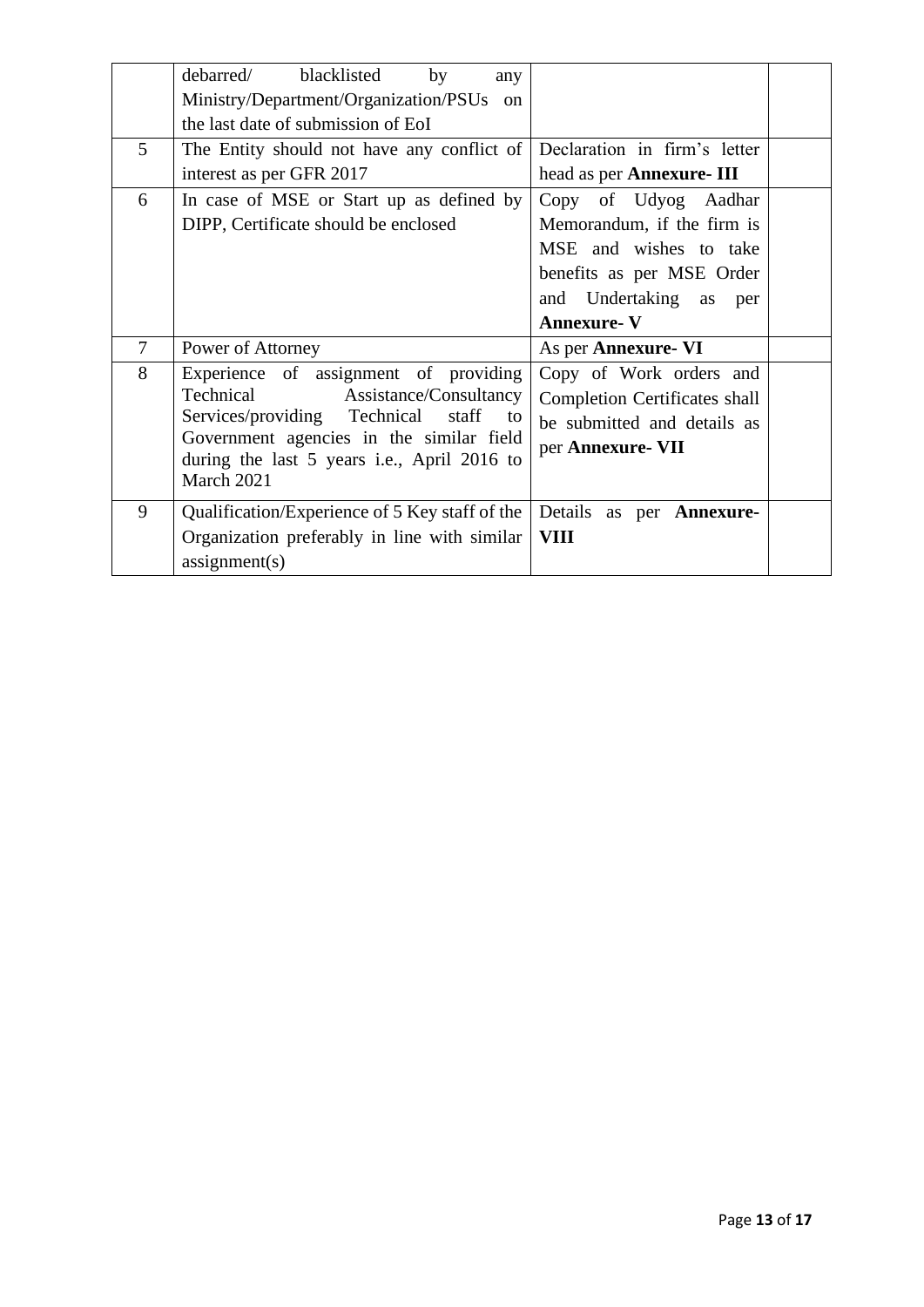# **Undertaking by MSE/Startups**

(On Company/Firm's Letter Head)

- a) I/ We have read and understood all the conditions and requirements of the tender document.
- b) I/ We are applying in this tender in the capacity of MSE/Startup and comply with all the laid down provisions as per General Financial Rules 2017 and as amended from time to time.
- c) The following documents, to substantiate my claim as MSE/Startup as required under GFR 2017, are enclosed:
	- --------------
	- --------------
	- --------------
	- $\bullet$  --------------
- d) I/ We hereby certify that all the information furnished above are true to my knowledge. I have no objection to SICOM verifying any or all the information furnished in this document with the concerned authorities, if necessary.
- e) In case I/ We haven't submitted any of the requisite/ mandatory documents as per GFR 2017 then SICOM reserves the right to accept or reject the proposal without assigning any reason thereof.
- f) In the event of any information or statement being found to be incorrect in any way and at any time, the same be construed to be a misrepresentation, enabling SICOM to cancel the proposal at any point of time.
- g) I/ We also certify that, I/ We have understood all the terms and conditions indicated in the tender document and hereby accept the same completely and unconditionally.

Date

Signature of Bidder/Authorized signatory

Name of the Bidder

Seal of the Bidder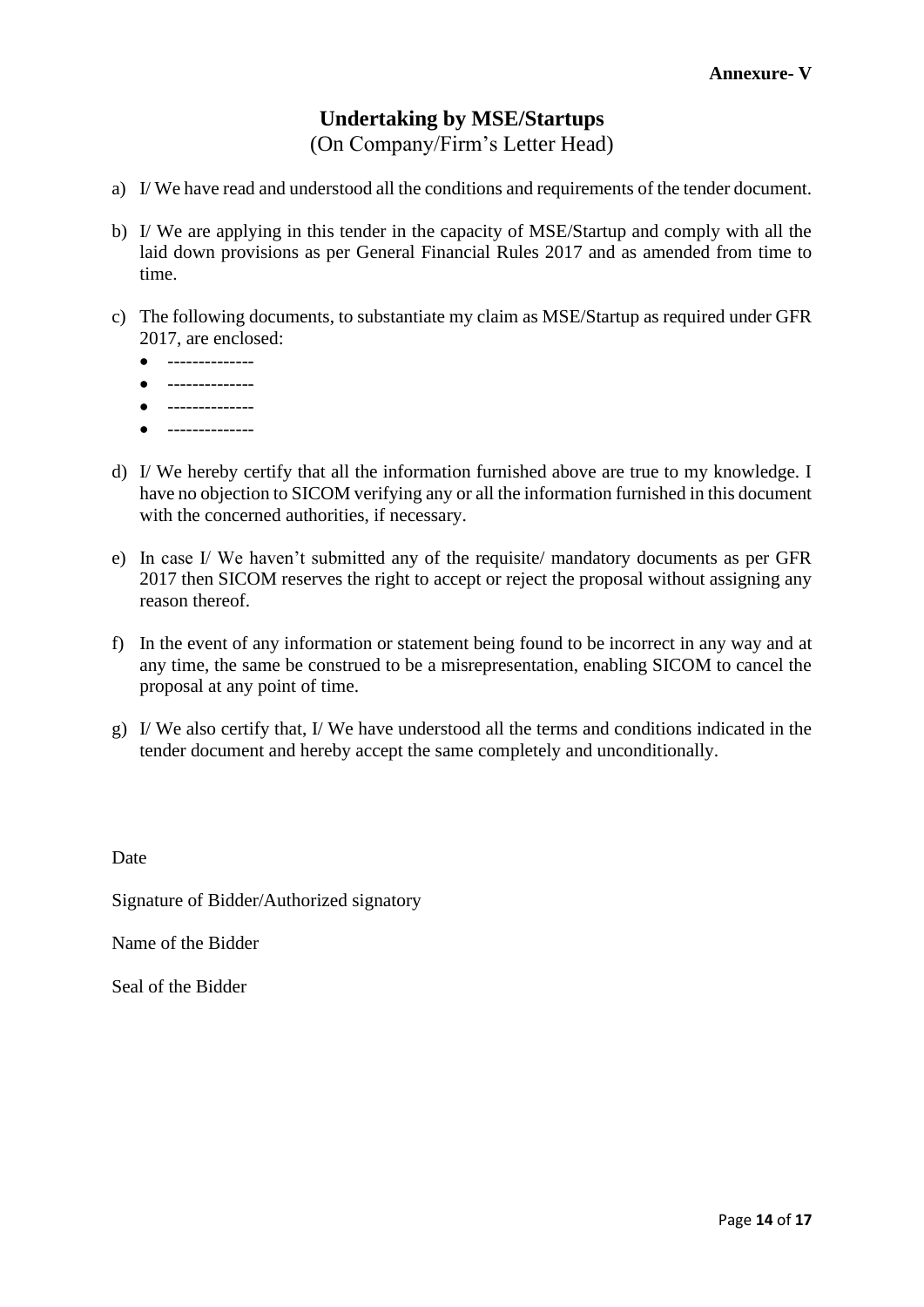# **Power of Attorney**

(On Company/Firm's Letter Head)

We (name of the company and address of the registered office) do hereby appoint and authorize Mr./ Ms. (full name and residential address) who is presently employed with us and holding the position of \_\_\_\_\_\_\_\_\_\_\_, to do in our name and on our behalf, all such acts, deeds and things necessary in connection with or incidental to our bid document for **\_\_\_\_\_\_\_\_\_\_\_\_\_\_\_\_\_\_\_\_\_\_\_**, including signing and submission of all documents and providing information/ responses to SICOM in all matters in connection with our bid.

We hereby agree to ratify all acts, deeds and things lawfully done by our said -----------------pursuant to this Power of Attorney and that all acts, deeds and things done by him/her shall and shall always be deemed to have been done by us.

Dated day of 2021

For

(Signature)

(Name, Designation and Address) Accepted

(Signature)

(Name, Title and Address of the Authorized Person) Date

**Note:** The mode of execution of the Power of Attorney should be in accordance with the procedure, if any, laid down by the applicable law and the charter documents of the executants and when it is so required the same should be under common seal affixed in accordance with the required procedure. In addition, wherever required, the bidder should submit for verification the extract of the charter documents and documents such as a resolution / power of attorney in favour of the person executing this Power of Attorney for the delegation of power hereunder on behalf of the bidder.

In case the bid is signed by an authorized Director / Partner or Proprietor of the bidder, a certified copy of the appropriate resolution / document conveying such authority may be enclosed in lieu of the Power of Attorney.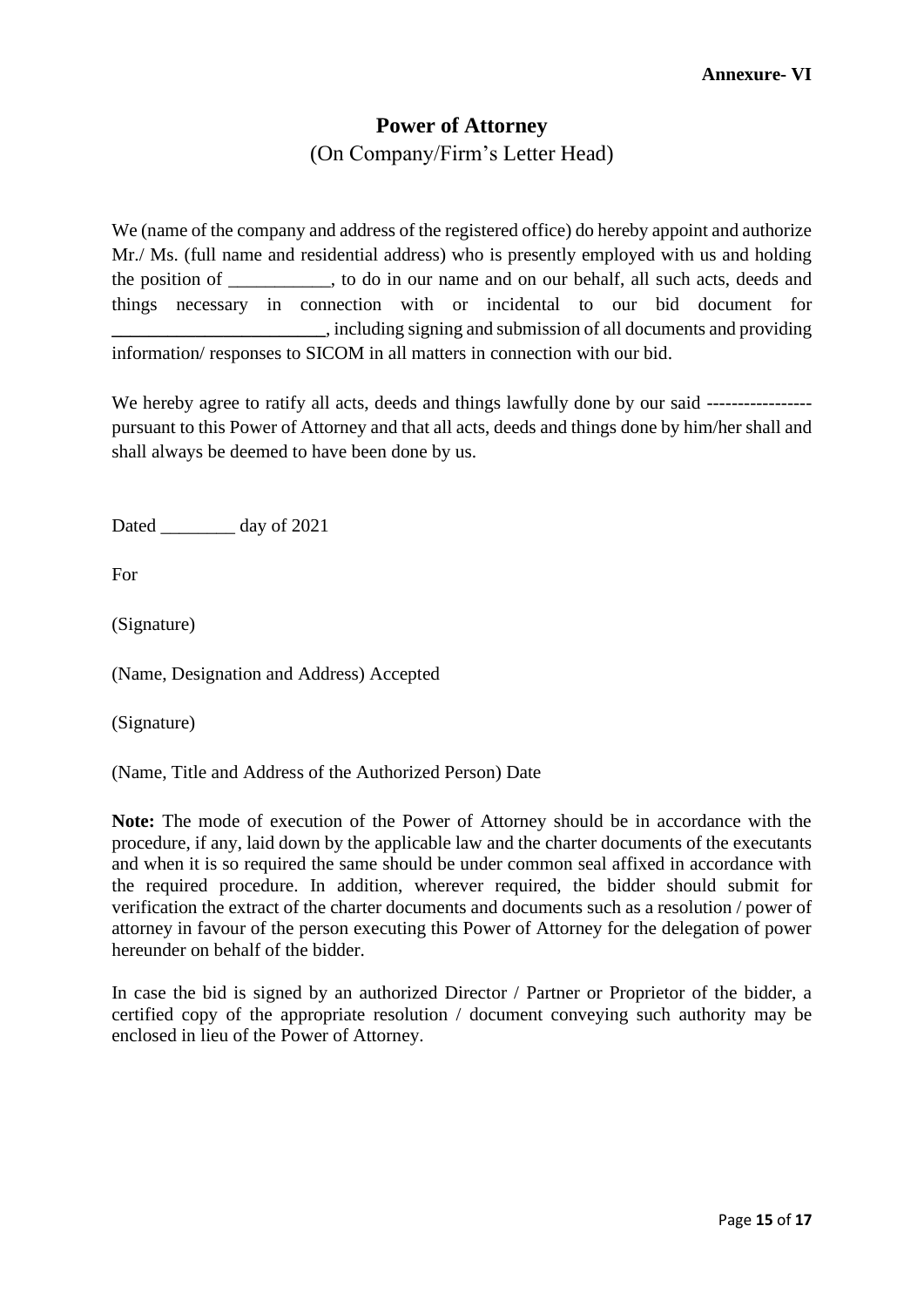**Details of Experience of providing Technical Assistance/Consultancy Services/providing Technical staff to Government agencies in the similar field during the last 5 years i.e., April 2016 to March 2021**

| S.<br>N <sub>0</sub> | Assignment<br><b>Name</b> | <b>Brief</b><br>details<br>of<br>the | Deliverables/<br>output | <b>Name</b><br>of<br><b>Client</b> | <b>Duration</b><br>of<br>the<br>Contract | Contract<br>value<br>(INR in | Consider<br>against<br><b>Evaluation Criteria</b><br>at Para 8 S. No a) (ii) | At<br>Page<br>Nos. |
|----------------------|---------------------------|--------------------------------------|-------------------------|------------------------------------|------------------------------------------|------------------------------|------------------------------------------------------------------------------|--------------------|
|                      |                           | <b>Assignment</b>                    |                         |                                    |                                          | Lakhs)                       |                                                                              |                    |
| 1.                   |                           |                                      |                         |                                    |                                          |                              |                                                                              |                    |
| 2.                   |                           |                                      |                         |                                    |                                          |                              |                                                                              |                    |
| 3.                   |                           |                                      |                         |                                    |                                          |                              |                                                                              |                    |
| 4.                   |                           |                                      |                         |                                    |                                          |                              |                                                                              |                    |
|                      |                           |                                      |                         |                                    |                                          |                              |                                                                              |                    |
|                      |                           |                                      |                         |                                    |                                          |                              |                                                                              |                    |
|                      |                           |                                      |                         |                                    |                                          |                              |                                                                              |                    |
|                      |                           |                                      |                         |                                    |                                          |                              |                                                                              |                    |
|                      |                           |                                      |                         |                                    |                                          |                              |                                                                              |                    |
|                      |                           |                                      |                         |                                    |                                          |                              |                                                                              |                    |
|                      |                           |                                      |                         |                                    |                                          |                              |                                                                              |                    |
|                      |                           |                                      |                         |                                    |                                          |                              |                                                                              |                    |